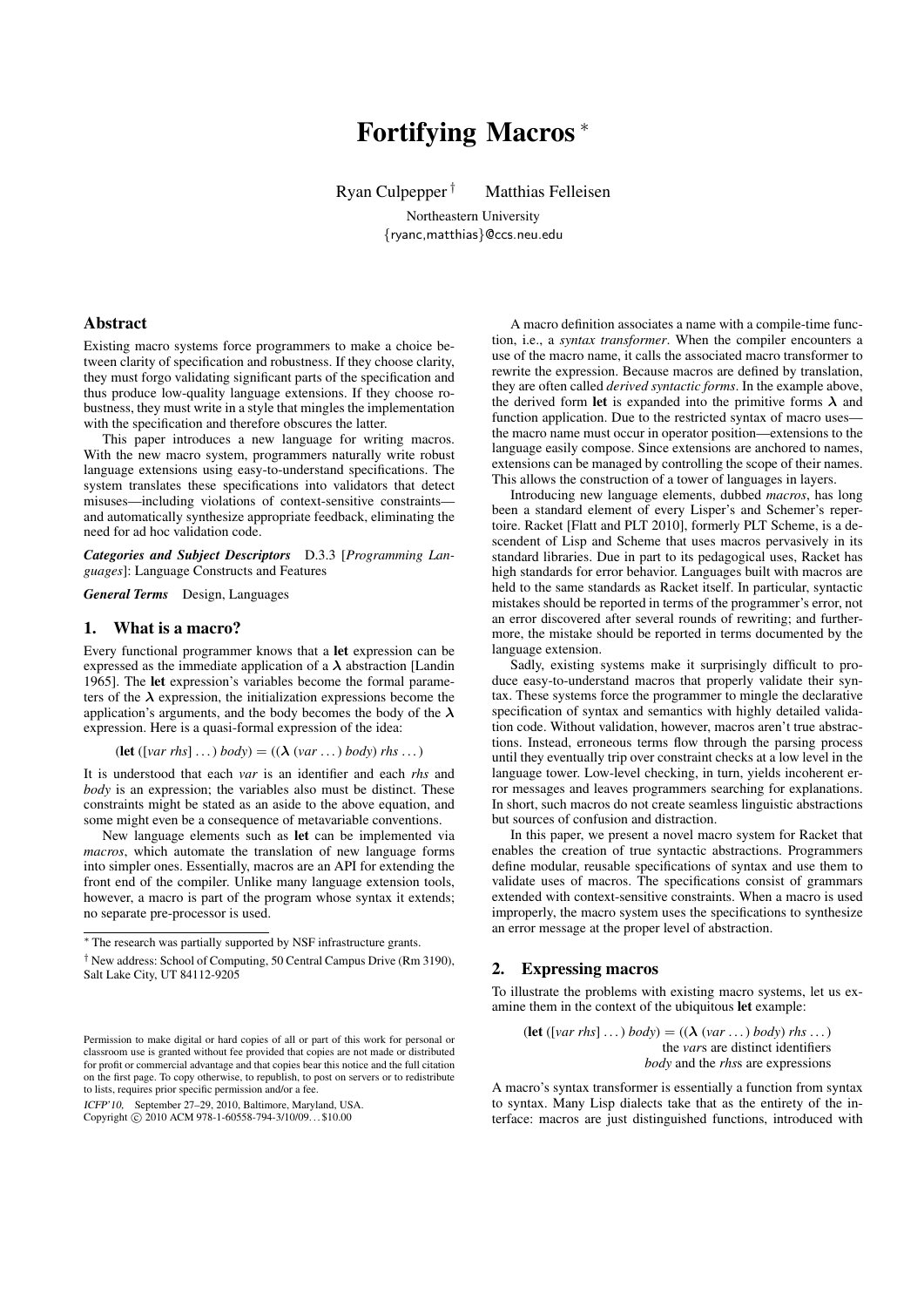define-macro instead of define, that consume and produce Sexpressions representing terms. Macros in such systems typically use standard S-expression functions to "parse" syntax, and they use quasiquotation to build up the desugared expression:

```
(define-macro (let bindings body)
  '((λ ,(map first bindings) ,body)
```
,@(*map second bindings*))) A well-organized implementation would extract and name the subterms before assembling the result, separating *parsing* from *code*

*generation*: (define-macro (let *bindings body*) (define *vars* (*map first bindings*)) (define *rhss* (*map second bindings*))  $((\lambda, vars, body), @rhs)$ 

These definitions do not resemble the specification, however, and they do not even properly implement it. The parsing code does not validate the basic syntax of let. For example, the macro simply ignores extra terms in a binding pair:

(let ([*x* 1] [*y* 3 "what about me?"]) (+ *x y*))

Macro writers, eager to move on as soon as "it works," will continue to write sloppy macros like these unless their tools make it easy to write robust ones.

One such tool is the so-called Macro-By-Example (MBE) notation by Kohlbecker and Wand [1987]. In MBE, macros are specified in a notation close to the initial informal equation, and the parsing and transformation code is produced automatically. The generated parsing code enforces the declared syntax, rejecting malformed uses such as the one above.

MBE replaces the procedural code with a sequence of clauses, each consisting of a pattern and a template. The patterns describe the macro's syntax. A pattern contains *syntax pattern variables*, and when a pattern matches, the pattern variables are bound to the corresponding sub-terms of the macro occurrence. These sub-terms are substituted into the template where the pattern variables occur to produce the macro's expansion result.

Here is let expressed with syntax-rules [Sperber et al. 2009], one of many implementations of MBE:

# (define-syntax let

#### (syntax-rules ()

[(let ([*var rhs*] . . . ) *body*)  $((\lambda (var...) body)$  *rhs* ...)]))

The pattern variables are *var*, *rhs*, and *body*.

The crucial innovation of MBE is the use of ellipses (. . .) to describe sequences of sub-terms with homogeneous structure. Such sequences occur frequently in S-expression syntax. Some sequences have simple elements, such as the parameters of a  $\lambda$ expression, but often the sequences have non-trivial structure, such as binding pairs associating let-bound variables with their values.

Every pattern variable has an associated *ellipsis depth*. A depth of 0 means the variable contains a single term, a depth of 1 indicates a list of terms, and so on. Syntax templates are statically checked to make sure the ellipsis depths are consistent. We do not address template checking and transcription in this work; see Kohlbecker and Wand [1987] for details.

Ellipses do not add expressive power to the macro system but do add expressiveness to *patterns*. Without ellipses, the let macro can still be expressed via explicit recursion, but in a way that obscures the nature of valid let expressions; instead of residing in a single pattern, it would be distributed across multiple clauses of a recursive macro. In short, ellipses help close the gap between specification and implementation.

Yet MBE lacks the power to express all of the information in the informal description of let above. The example macros presented so far neglect to validate two critical aspects of the let syntax: the first term of each binding pair must be an identifier, and those identifiers must be distinct.

Consider these two misuses of let:

 $(\text{let } ([x 1] [x 2]) (+ x x))$ (let ([(*x y*) (*f* 7)]) (*g x y*))

In neither case does the let macro report that it has been used incorrectly. Both times it inspects the syntax, approves it, and produces an invalid  $\lambda$  expression. Then  $\lambda$ , implemented by a careful compiler writer, signals an error, such as "λ: duplicate identifier in: *x*" in Racket for the first term and "invalid parameter list in  $(\lambda((x \nu)))$ (*g x y*))" in Chez Scheme [Cadence Research Systems 1994] for the second. Source location tracking [Dybvig et al. 1993] improves the situation somewhat in macro systems that offer it. For example, the DrRacket [Findler et al. 2002] programming environment highlights the duplicate identifier. But this is not a good solution. Macros should report errors on their own terms.

Worse, a macro might pass through syntax that has an unintended meaning. In Racket, the second example above produces the surprising error "unbound variable in: *y*." The pair (*x y*) is accepted as an *optional parameter with a default expression*, a feature of Racket's  $\lambda$  syntax, and the error refers to the free variable *y* in the latter portion. If *y* were bound in this context, the second example would be silently accepted. A slight variation demonstrates another pitfall:

(let ([(*x*) (*f* 7)]) (*g x x*))

This time, Racket reports the following error: " $\lambda$ : not an identifier, identifier with default, or keyword at: (*x*)." The error message not only leaks the implementation of let, it implicitly obscures the legal syntax of let.

(define-syntax (let *stx*) (syntax-case *stx* () [(let ([*var rhs*] . . . ) *body*) ;; Guard expression  $(\text{and } (\text{andmap identifier? } (\text{syntax} \rightarrow \text{list } #'(\text{var} \dots)))$  $(not (check-duplicate #'(var ...))))$ ;; Transformation expression  $\#'((\lambda (var \dots) body)$  *rhs* ...)]))

# Figure 1. let with guards

The traditional solution to this problem is to include a guard expression, sometimes called a *fender*, that is run after the pattern matches but before the transformation expression is evaluated. The guard expression produces true or false to indicate whether its constraints are satisfied. If the guard expression fails, the pattern is rejected and the next pattern is tried. If all of the patterns fail, the macro raises a *generic syntax error*, such as "bad syntax."

Figure 1 shows the implementation of let in syntax-case [Dybvig et al. 1993; Sperber et al. 2009], an implementation of MBE that provides guard expressions. A syntax-case clause consists of a pattern, an optional guard, and a transformation expression. Syntax templates within expressions are marked with a  $#'$  prefix.

Guard expressions suffice to prevent macros from accepting invalid syntax, but they suffer from two flaws. First, since guard expressions are separated from transformation expressions, work needed both for validation and transformation must be performed *twice* and code is often duplicated. Second and more important, guards do *not* explain why the syntax was invalid. That is, they only control matching; they do not track causes of failure.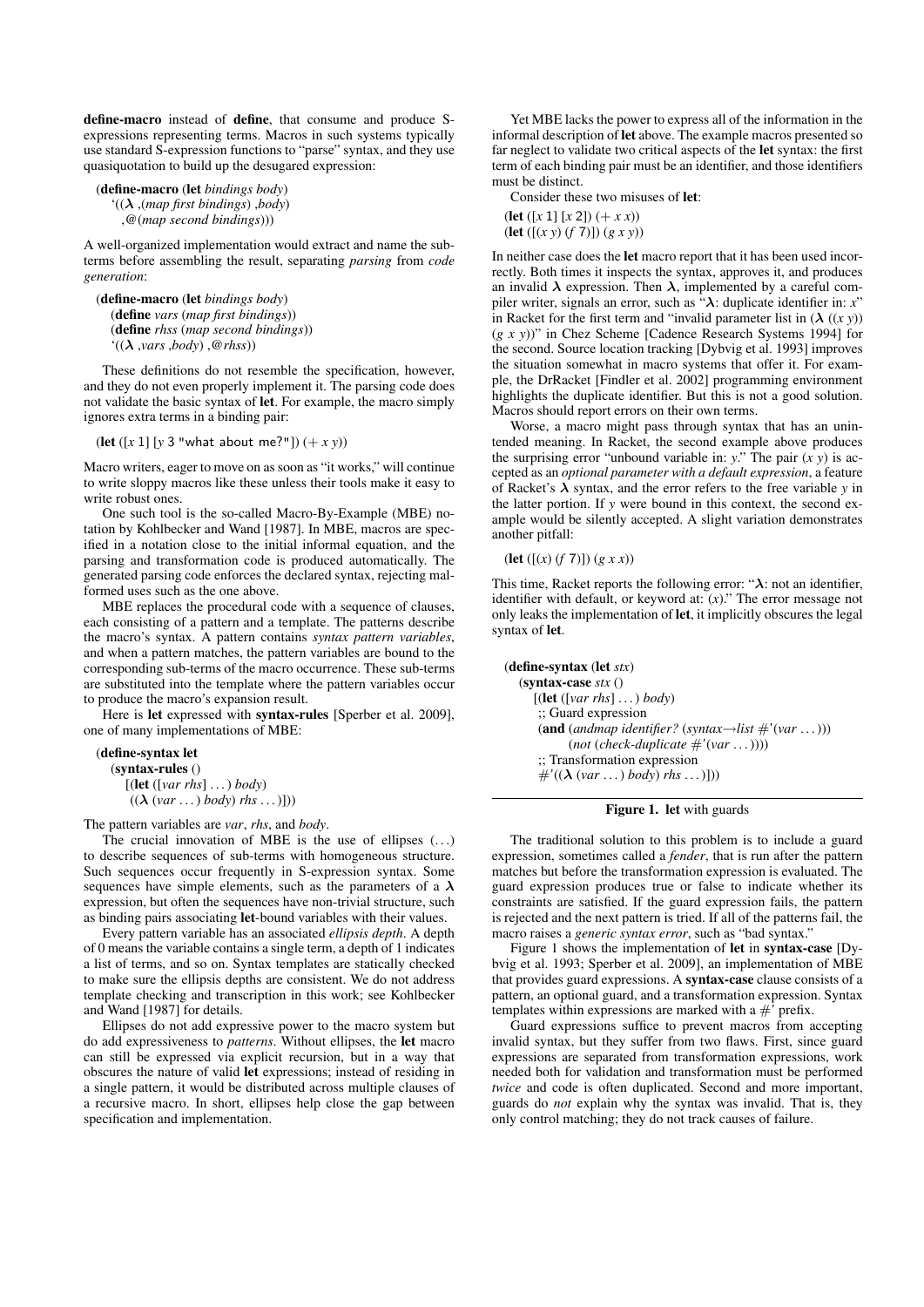```
(define-syntax (let stx)
  (syntax-case stx ()
     \left[[(let ([var rhs]...) body)
       (begin
        ;; Error-checking code
        (for-each (λ (var)
                     (unless (identifier? var)
                        (syntax-error "expected identifier" stx var)))
                  (syntax→list #'(var . . . )))
        (let ([dup (check-duplicate #'(var . . . ))])
           (when dup
              (syntax-error "duplicate variable name" stx dup)))
        ;; Result term
        \#'((\lambda (var \dots) body) rhs ...))]))
```
Figure 2. let with hand-coded error checking

To provide precise error explanations, explicit error checking is necessary, as shown in figure 2. Of the ten non-comment lines of the macro's clause, one is the pattern, one is the template, and *eight* are dedicated to validation. Furthermore, this macro only reports errors that match the shape of the pattern. If it is given a malformed binding pair with extra terms after the right-hand side expression, the clause fails to match, and syntax-case produces a generic error. Detecting and reporting those sorts of errors would require even more code. Only the most conscientious macro writers are likely to take the time to enumerate all the ways the syntax could be invalid and to issue appropriate error reports.

Certainly, the code for let could be simplified. Macro writers could build libraries of common error-checking routines. Such an approach, however, would still obscure the natural two-line specification of let by mixing the error-checking code with the transformation code. Furthermore, abstractions that focus on raising syntax errors would not address the other purpose of guards, the selection among multiple valid alternatives.

Even ignoring the nuances of error reporting, some syntax is simply difficult to parse with MBE patterns. Macro writers cope in two ways: either they compromise on the user's convenience with simplified syntax or they hand-code the parser.

#### (define-struct *struct* (*field* . . . ) *option* . . . )

where *struct*, *field* are identifiers *option* ::= #:mutable | #:super *super-struct-expr* | #:inspector *inspector-expr* | #:property *property-expr value-expr*  $#$ :transparent

# Figure 3. The syntax of define-struct

Keyword arguments are one kind of syntax difficult to parse using MBE patterns. An example of a keyword-enhanced macro is Racket's define-struct form, whose grammar is specified in figure 3. It has several keyword options, which can occur in any order. The  $\#$ :transparent and  $\#$ :inspector keywords control when structure values can be inspected via reflection. The #:mutable option makes the fields mutable; the  $#$ :property option allows structure types to override behavior such as how they are printed; and so on. Different keywords come with different numbers of arguments, e.g., #:mutable has none and #:property takes two.

Parsing a define-struct form gracefully is simply beyond the capabilities of MBE's pattern language, which focuses on homogeneous sequences. A single optional keyword argument can be supported by simply writing two clauses—one with the argument and one without. At two arguments, calculating out the patterns

becomes onerous, and the macro writer is likely to make odd, expedient compromises—arguments must appear in some order, or if one argument is given, both must be. Beyond two arguments, the approach is unworkable. The alternative is, again, to move part of the parsing into the transformer code. The macro writer sketches the rough structure of the syntax in broad strokes with a pattern, then fills in the details with procedural parsing code:

```
(define-syntax (define-struct stx)
  (syntax-case stx ()
     [(define-struct name (field . . . ) kw-options . . . )
          —— #'(kw-options . . . ) ——]))
```
In the actual implementation of define-struct, the parsing of keyword options alone takes over one hundred lines of code. In comparison, when formulated in our new system this code is shortened by an order of magnitude.

In summary, MBE offers weak syntax patterns, forcing the programmer to move the work of validation and error-reporting into guards and transformers. Furthermore, guard expressions accept or reject entire clauses, and rejection comes without information as to why the guard failed. Finally, MBE lacks the vocabulary to describe a broad range of important syntaxes. Our new domainspecific language for macros eliminates these problems.

#### 3. The design of syntax-parse

Our system, dubbed syntax-parse, uses a domain-specific language to support parsing, validation, and error reporting. It features three significant improvements over MBE:

- an expressive language of syntax patterns, including pattern variables annotated with the classes of syntax they can match;
- a facility for defining new syntax classes as abstractions over syntax patterns; and
- a matching algorithm that tracks progress to rank and report failures and a notion of failure that carries error information.

Furthermore, guard expressions are replaced with *side conditions*, which provide rejection messages.

The syntax classes of our new system serve a role similar to that of non-terminals in traditional grammars. Their addition allows the disciplined interleaving of declarative specifications and handcoded checks.

This section illustrates the design of syntax-parse with a series of examples based on the let example.

| $(syntax-parse$ stx-expr [pattern side-clause  expr] ) |                                                                               |  |
|--------------------------------------------------------|-------------------------------------------------------------------------------|--|
|                                                        | where $side-clause \rightarrow +f\text{-}f$ when $cond\text{-}err\text{-}grn$ |  |

where *side-clause* ::= #:fail-when *cond-expr msg-expr* | #:with *pattern stx-expr*

Figure 4. Syntax of syntax-parse

#### 3.1 Validating syntax

The syntax of syntax-parse—specified in figure 4—is similar to syntax-case. As a starting point, here is the let macro transliterated from the syntax-rules version:

```
(define-syntax (let stx)
  (syntax-parse stx
     [(let ([var rhs] . . . ) body)
      \#'((\lambda (var \dots) body) rhs ...)]))
```
It enforces only the two side conditions in the original specification. To this skeleton we add the constraint that every term labeled *var* must be an identifier. Likewise, *rhs* and *body* are annotated to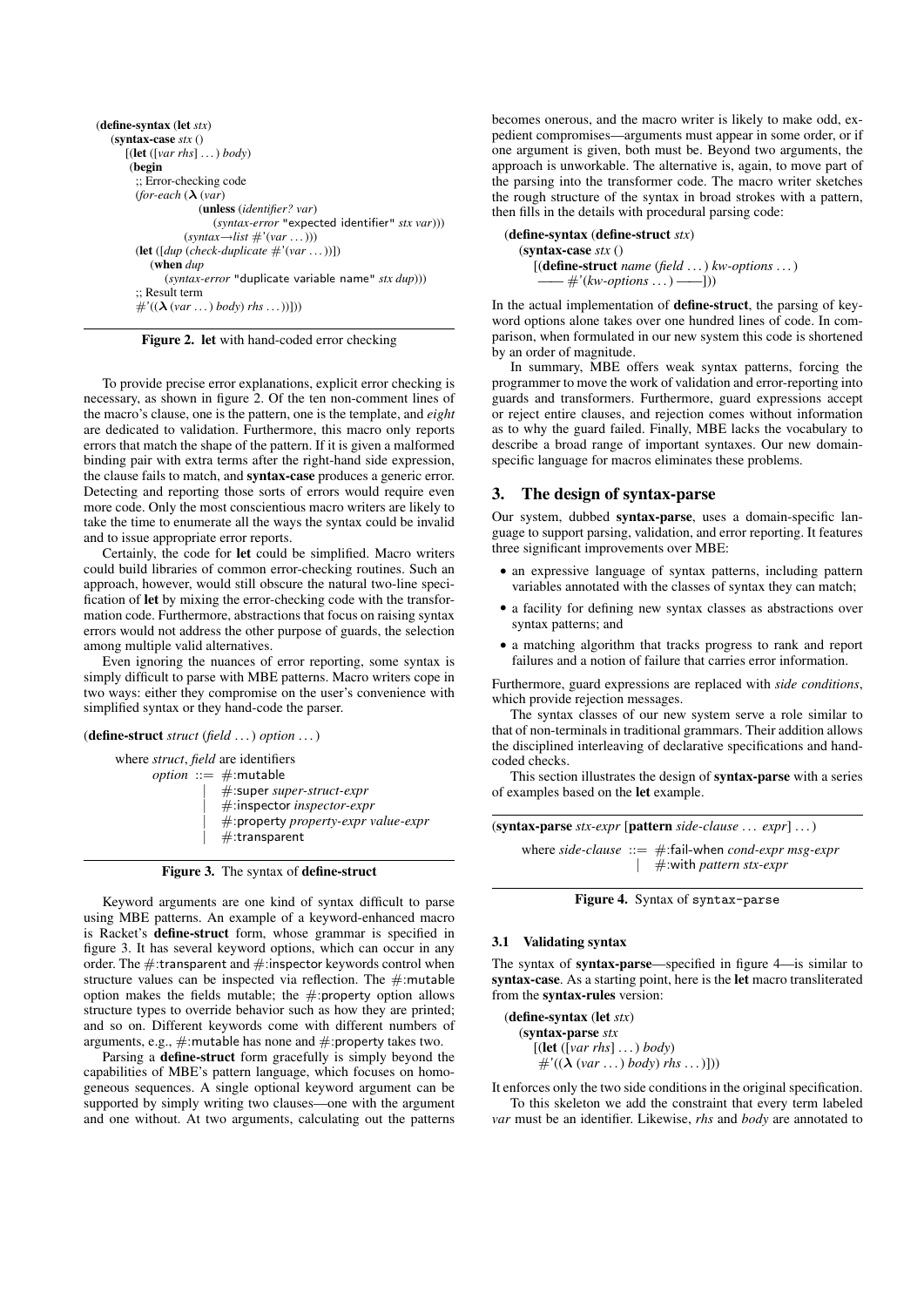indicate that they are expressions. For our purposes, an expression is any term other than a keyword. The final constraint, that the identifiers are unique, is expressed as a side condition using a  $#$ :fail-when clause. Here is the revised macro:

(define-syntax (let *stx*)

```
(syntax-parse stx
  [(let ([var:identifier rhs:expr] . . . ) body:expr)
   #:fail-when (check-duplicate #'(var . . . ))
                 "duplicate variable name"
```
 $\#'((\lambda (var \dots) body)$  *rhs* ...)]))

Note that a syntax class annotation such as *expr* is not part of the pattern variable name, and it does not appear in the template.

The call to *check-duplicate* acts as a condition; if it is false, failure is averted and control flows to the template expression. But if it returns any other value, parsing fails with a "duplicate variable name" message; furthermore, if the condition value is a syntax object—that is, the representation of a term—that syntax is included as the specific site of the failure. In short, side conditions differ from guard expressions in that the failures they generate carry information describing the reasons for the failure.

At this point, our let macro properly validates its syntax. It catches the misuses earlier and reports the following errors:

```
> (let ([x 1] [[x] 2]) (h x))
let: duplicate variable name in: x
> (let ([|(x y)|(f 7)]) (g x y))
let: expected identifier in: (x y)
```
The boxes indicates the specific location of the problem; the Dr-Racket programming environment highlights these terms in red in addition to printing the error message.

For some misuses, let still doesn't provide good error messages. Here is an example that is missing a pair of parentheses:

 $>$  (let  $(x 5)$  (*add1x*)) let: bad syntax

Our let macro rejects this misuse with a generic error message. To get better error messages, the macro writer must supply syntaxparse with additional information.

## 3.2 Defining syntax classes

Syntax classes form the basis of syntax-parse's error-reporting mechanism. Defining a syntax class for binding pairs gives syntaxparse the vocabulary to explain a new class of errors. The syntax of binding pairs is defined as a syntax class thus:

```
(define-syntax-class binding
  #:description "binding pair"
  (pattern [var:identifier rhs:expr]))
```
The syntax class is named *binding*, but for the purposes of error reporting it is known as "binding pair." Since the pattern variables *var* and *rhs* have moved out of the main pattern into the syntax class, they must be exported as *attributes* of the syntax class so that their bindings are available to the main pattern. The name of the *binding*-annotated pattern variable, *b*, is combined with the names of the attributes to form the *nested attributes b.var* and *b.rhs*:

(define-syntax (let *stx*) (syntax-parse *stx* [(let (*b:binding* . . . ) *body:expr*) #:fail-when (*check-duplicate* #'(*b.var* . . . )) "duplicate variable name"  $\#'((\lambda (b.var \dots) body) b.rhs \dots)])$ 

Macros tend to share common syntactic structure. For example, the binding pair syntax, consisting of an identifier for the variable name and an expression for its value, occurs in other variants of let, such as let∗ and letrec.

In addition to patterns, syntax classes may contain side conditions. For example, both the let and letrec forms require that their variable bindings be distinct. Here is an appropriate syntax class:

```
(define-syntax-class distinct-bindings
  #:description "sequence of binding pairs"
  (pattern (b:binding . . . )
            #:fail-when (check-duplicate #'(var . . . ))
                         "duplicate variable name"
            \#:with (var ...) \#'(b.var ...)
           \#:with (rhs ...)\#'(b.rhs ...)
```
The attributes of *distinct-bindings* are *var* and *rhs*. They are bound by the #:with clauses, each of which consists of a pattern followed by an expression, which may refer to previously bound attributes such as *b.var*. The expression's result is matched against the pattern, and the pattern's attributes are available for export or for use by subsequent side clauses. Unlike the *var* and *rhs* attributes of *binding*, the *var* and *rhs* attributes of *distinct-bindings* have an *ellipsis depth* of 1, so *bs.var* and *bs.rhs* can be used within ellipses in the macro's template, even if *bs* does not occur within ellipses in the macro's pattern:

```
(define-syntax (let stx)
  (syntax-parse stx
     [(let bs:distinct-bindings body:expr)
      \#'((\lambda (bs.var \dots) body) bs.rhs \dots)])
```
Now that we have specified the syntax of *binding* and *distinctbindings*, syntax-parse can use them to generate good error message for additional misuses of let:

```
> (let (\sqrt{x}) 5) (add1x))
let: expected binding pair in: x
> (let \boxed{17})
let: expected sequence of binding pairs in: 17
```
The next section explains how syntax-parse generates error messages and how defining syntax classes affects error reporting.

# 4. Reporting errors

The syntax-parse system uses the declarative specification of a macro's syntax to report errors in macro uses. The task of reporting errors is factored into two steps. First, the matching algorithm selects the most appropriate error to report. Second, it reports the error by pinpointing the faulty term and describing the fault or stating the expected class of syntax.

#### 4.1 Error selection

Pattern variable annotations and side conditions serve a dual role in our system. As seen, pattern variable annotations and side conditions allow syntax-parse to validate syntax. When validation fails, syntax-parse reports the specific site and cause of the failure. But annotations and side conditions do not simply behave like the error checks of figure 2. A macro can have multiple clauses, and a syntax class can have multiple variants. If there are multiple choices, all of them must be attempted before an error is raised and explained.

To illustrate this process, we must introduce choice into our running example. Serendipitously, Racket inherits Scheme's let syntax, which has another variant—a so-called "named let"—that specifies a name for the implicit procedure. This notation provides a handy loop-like syntax. For example, the following program determines whether the majority of numbers in a list are positive: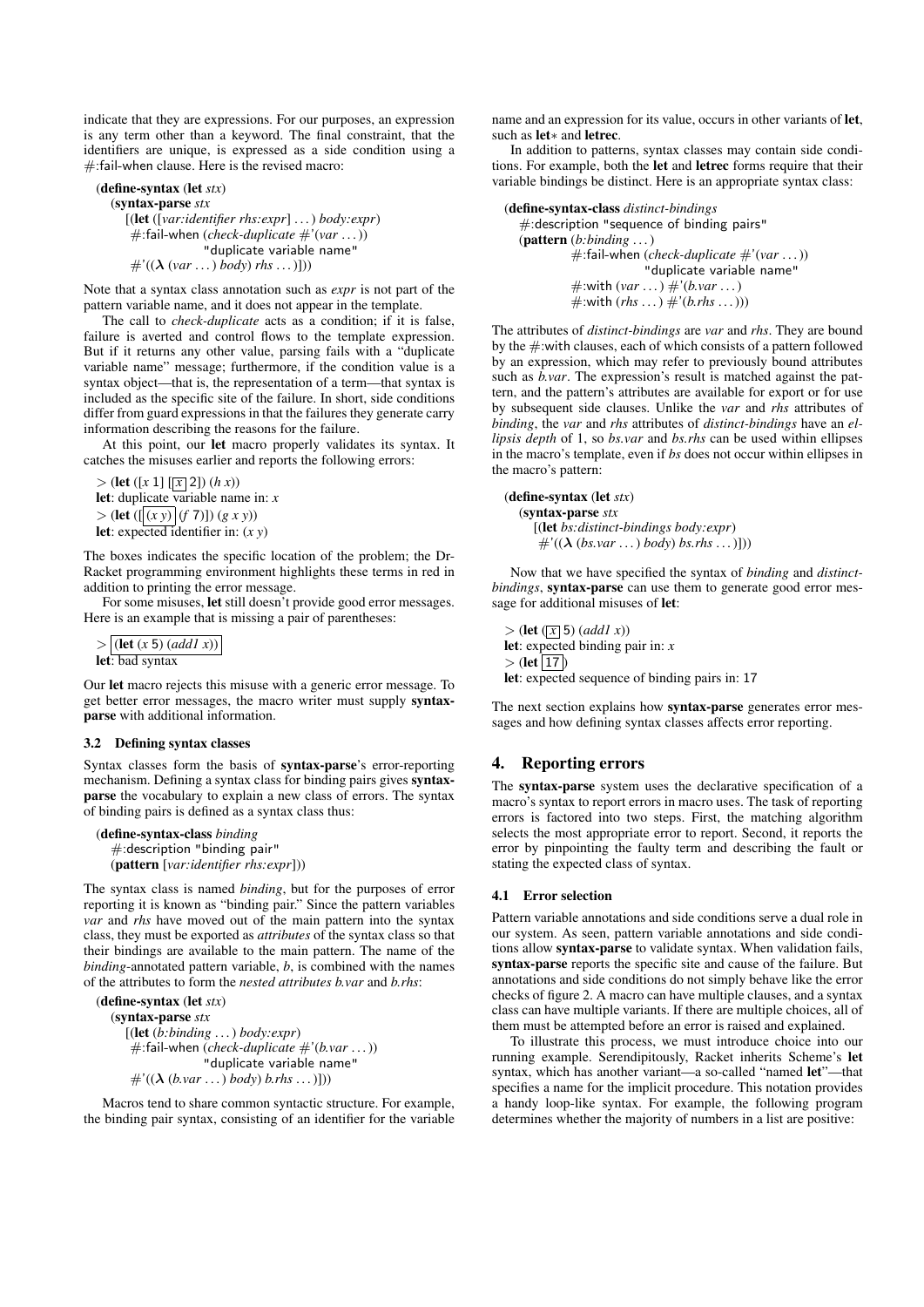(define (*mostly-positive? nums*) (let *loop* ([*nums nums*] [*pos* 0] [*non* 0]) (cond [(*empty? nums*) (> *pos non*)] [(*positive?* (*first nums*))  $(logo p (rest nums) (+ 1 pos) non)$ [else (*loop* (*rest nums*) *pos* (+ 1 *non*))])))

Implementing the new variant of let is as simple as adding another clause to the macro:

(define-syntax (let *stx*)

(syntax-parse *stx*

[(let *loop:identifier bs:distinct-bindings body:expr*) #'(letrec ([*Lp* (λ (*bs.var* . . . ) *body*)]) (*Lp bs.rhs* . . . ))] [(let *bs:distinct-bindings body:expr*)  $\#'((\lambda (bs.var \dots) body) bs.rhs \dots)])$ 

The macro uses the annotations to pick the applicable pattern; it chooses named-let if the first argument is an identifier and normallet if it is a binding list. It happens that the two patterns are mutually exclusive, so the order of the clauses is irrelevant.

The use of annotations to select the matching clause must be reconciled with the role of annotations in error reporting. An annotation rejection during pattern-matching clearly cannot immediately signal an error. But the annotations must retain their errorreporting capacity; if the whole parsing process fails, the annotations must be used to generate a specific error.

The dual role of failure is supported using the following approach. When there are multiple alternatives, such as multiple syntax-parse clauses or multiple variants of a syntax class definition, they are tried in order. When an alternative fails, syntax-parse records the failure and backtracks to the next alternative. As alternatives are tried, syntax-parse accumulates a list of failures, and each failure contains a measure of the *matching progress* made. If the whole matching process fails, the attempts that made the most progress are chosen to explain the syntax error. Usually, but not always, there is a unique maximum, resulting in a single error explanation. Otherwise, the maximal failures are combined.

> Progress  $\pi ::= ps^*$ Progress Step  $ps ::=$  FIRST | REST | LATE

$$
\mathrm{First} < \mathrm{Rest} < \mathrm{Late}
$$

| $\epsilon < ps \cdot \pi$ | $\pi_1 < \pi_2$                   | $ps_1 < ps_2$                         |
|---------------------------|-----------------------------------|---------------------------------------|
|                           | $ps \cdot \pi_1 < ps \cdot \pi_2$ | $ps_1 \cdot \pi_1 < ps_2 \cdot \pi_2$ |

#### Figure 5. Progress

Figure 5 defines our notion of progress as sequences of progress steps. The progress steps FIRST and REST indicate the first and rest of a compound term, respectively. Parsing is performed left to right; if the parser is looking at the rest of a compound term, the first part must have been parsed successfully. Progress is ordered lexicographically. Steps are recorded left to right, so for example the second term in a sequence is written REST · FIRST; that is, take the rest of the full term and then the first part of that.

Consider the following erroneous let term:

(let ([*a* 1] [2 *b*]) (∗ *a b*))

The named-let clause fails at the second sub-term with the progress string REST · FIRST:

$$
(\text{let } |([a 1] [2 b]) | (* a b))
$$

The normal-let clause, however, fails deeper within the second argument, at REST · FIRST · REST · FIRST · FIRST:

 $(\text{let } ([a 1] [\overline{2}] b]) (* a b))$ 

This second sequence denotes strictly more progress than REST · FIRST. Thus, the second failure is selected, and the macro reports that it expected an identifier in place of 2.

Matching progress is not only a measure of position in a term. Consider the following example:

$$
(let \, [(x\,1] \, [x\,2]) \, (+ \, x\, x))
$$

Both clauses agree on the faulty subterm. But this example is clearly closer to a use of normal-let rather than named-let. The faulty term matches the structure of *distinct-bindings*, just not the side condition.

Pragmatically, we consider a check for side conditions—in contrast to an annotation check—to occur *after* traversal of the term. A progress step dubbed LATE signals the failure of a side condition. Thus, while the named-let clause fails with the progress string REST ·FIRST in the example above, the normal-let clause fails with REST · FIRST · LATE, which is greater progress than the first.

Sometimes multiple alternatives fail at the same place, e.g.,

## $>$  (let |5)

let: expected identifier or sequence of binding pairs in: 5

Both clauses make the same amount of progress with this term: REST · FIRST. As a result, both failures are selected, and the error message includes both descriptions.

## 4.2 Error messages

In addition to progress, a failure contains a message that indicates the nature of the error and the term where the failure occurred. A typical error message is

let: expected binding pair in: *x*

This message consists of the macro's expectations (a binding pair) and the specific term where parsing failed (*x*).

A syntax error should identify the faulty term and concisely explain what was expected. It should not recapitulate the macro's documentation; rather, the error message should make locating the appropriate documentation easy, e.g., via links and references. Consequently, syntax-parse produces messages from a limited set of ingredients. It automatically synthesizes messages for literal and datum patterns; for example, the pattern 5 yields the message "expected the literal 5." As a special case, it also knows how to report when a compound term has too many sub-terms. The only other ingredients it uses are provided by the macro developer: descriptions and side-condition messages.

In particular, syntax-parse does not synthesize messages to describe compound patterns. We call such patterns and the failures they cause "ineffable"; our system cannot generate explanations for them. An example is the following pattern:

## (*var:identifier rhs:expr*)

If a term such as 5 is matched against this pattern, it fails to match the compound structure of the pattern. The matching process does not reach the identifier or expression check. One possible error message is "expected a compound term consisting of an identifier and an expression." Another is "expected (identifier expr)." In practice, macro writers occasionally write error messages of both forms. We have chosen not to generate such messages automatically for two reasons: first, they do not scale well to large or sophisticated patterns; and second, we consider such messages misguided.

Generating messages from patterns is feasible when the patterns are simple, such as the example above. For patterns with deeper nesting and patterns using advanced features, however, generating an accurate message is tantamount to simply displaying the pattern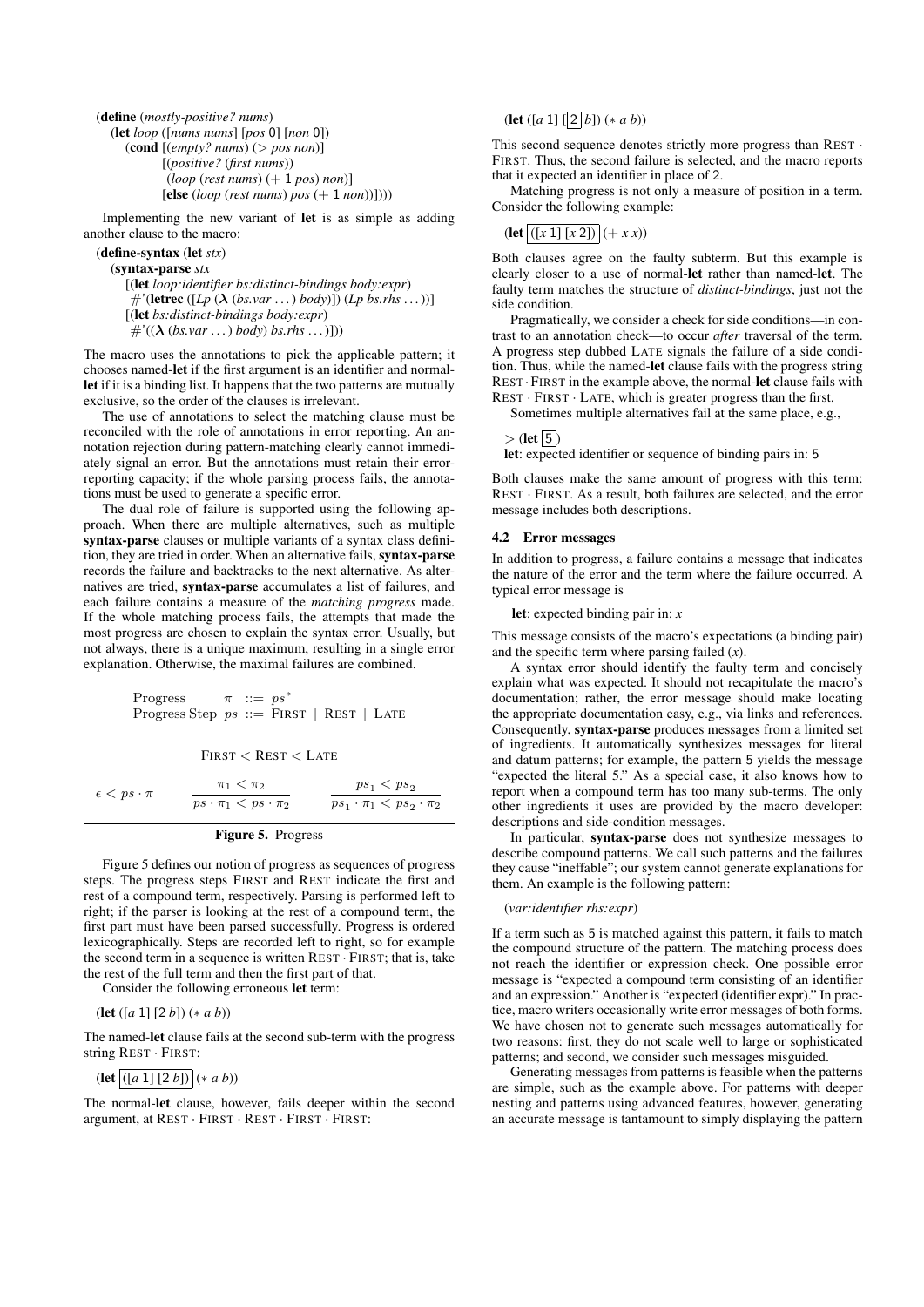itself. While showing patterns in failures is a useful debugging aid for macro developers, it is a bad way to construct robust linguistic abstractions. *Error reporting should be based on documented concepts, not implementation details.*

When a compound pattern such as the one above fails, the pattern's context is searched and the nearest enclosing description is used to report the error. Consider the following misuse of let:

(let (*x* 1) (*add1 x*))

The error selection algorithm from section 4.1 determines that the most specific failure arose trying to match *x* against the pattern (*var:identifier rhs:expr*). Here is the full context of the failure:

- matching *x* against (*var:identifier rhs:expr*) failed
- while matching *x* against *b:binding*
- while matching (*x* 1) against *bs:distinct-bindings*
- while matching (let  $(x 1)$   $(\text{add } 1 x)$ ) against the complex pattern (let *bs:distinct-bindings body:expr*)

The first and fourth frames contain ineffable patterns. Discarding them and rephrasing the expected syntax gives us the following context:

- expected binding pair, given *x*
- expected sequence of binding pairs, given (*x* 1)

The message and term of the first frame are used to formulate the error message "let: expected binding pair in: *x*" because it is the closest one.

# 5. Syntax patterns

The power of **syntax-parse** is due to its expressive pattern language, an extension of the syntax patterns of MBE. Sections 3 and 4 have introduced some features of our pattern language. This section describes additional pattern forms that, in our experience, increase the expressive power of our system to the level necessary for developing real syntax specifications.



Figure 6. Single-term patterns

#### 5.1 Single-term patterns

Figure 6 describes the syntax of syntax patterns, specifically *singleterm patterns*, the kind of pattern that specifies sets of single terms. The first four—pattern variables, annotated pattern variables, pair patterns, and ellipsis patterns—appear in section 3. So do datum patterns, in the form of (), which ends compound patterns.<sup>1</sup> In general, data like numbers, booleans, and strings can be used as patterns that match themselves. The "literal pattern form<sup>2</sup> recognizes identifiers that have the same binding as the enclosed identifier; this

```
(define-syntax-class distinct-bindings
  #:description "sequence of binding pairs"
  (pattern (˜var bs (bindings-excluding '()))
            #:with (var . . . ) (bs.var . . . )
            #:with (rhs . . . ) (bs.rhs . . . )))
;; seen is a list of identifiers
(define-syntax-class (bindings-excluding seen)
  (pattern ()
            #:with (var . . . ) '()
            #:with (rhs . . . ) '())
  (pattern ([(˜var var0 (id-excluding seen)) rhs0]
             . (˜var rest (bindings-excluding (cons #'var0 seen))))
            \#:with (var ...) \#'(var0 rest.var ...)
            \#:with (rhs ...) \#'(rhs \cdot (rhs \cdot ...)));; seen is a list of identifiers
(define-syntax-class (id-excluding seen)
  (pattern x:identifier
            #:fail-when (for/or ([id seen])
                             (bound-identifier=? #'x id))
                           "duplicate variable name"))
```


is the standard notion of identifier equality in hygienic macro systems [Dybvig et al. 1993].

A ~var pattern constrains a pattern variable to a syntax class. The colon notation is a shorthand for parameterless syntax classes; e.g., *x:identifier* is short for (˜var *x* (*identifier*)). When the syntax class takes parameters, the explicit ~var notation is required.

A syntax class's parameters may be used in its sub-expressions, including its description and any of its side conditions. For example, here is a syntax class that recognizes literal natural numbers less than some upper bound:

```
;; ex.: the pattern (˜var n (nat< 10)) matches
  ;; any literal natural number less than 10
  (define-syntax-class (nat< bound)
    #:description (format "natural number < ˜s" bound)
    (pattern n:nat
       \#:fail-when (not (< (syntax\rightarrowdatum \#'n) bound))
             (format "got a number ˜s or greater" bound)))
Notice how the upper bound is inserted into both the description
```
and the check message using the *format* procedure. We can use parameterized syntax classes to give an alternative definition of *distinct-bindings*, via a syntax class parameterized over the identifiers that have already been seen. Figure 7 shows the alternative definition and the auxiliaries *bindings-excluding* and *id-excluding*. The pattern *bindings-excluding* syntax class accepts sequences of distinct bindings but also requires that the bound names not occur in *seen*. Consider *bindings-excluding*'s second pattern; *var0* must be an identifier not in *seen*, and the identifier bound to *var0* is added to the blacklisted identifiers for the rest of the binding sequence. Note that *var0* is in scope in the argument to *bindings-excluding*. Since patterns are matched left to right, pattern variable binding also runs left to right, following the principle of scope being determined by control dominance [Shivers 2005].

While it *accepts* the same terms, this alternative definition of *distinct-bindings* reports errors differently from the one in section 3.2. The first definition verifies the structure of the binding pairs first, then checks for a duplicate name. The second checks the structure and checks duplicates in the same pass. They thus report different errors for the following term:

(let ([*a* 1] [*a* 2] [*x y z*]) *a*)

<sup>&</sup>lt;sup>1</sup>The notation (*a b*) is shorthand for (*a* . (*b* . ())).

 $2$  All pattern keywords start with a tilde ( $\tilde{ }$ ).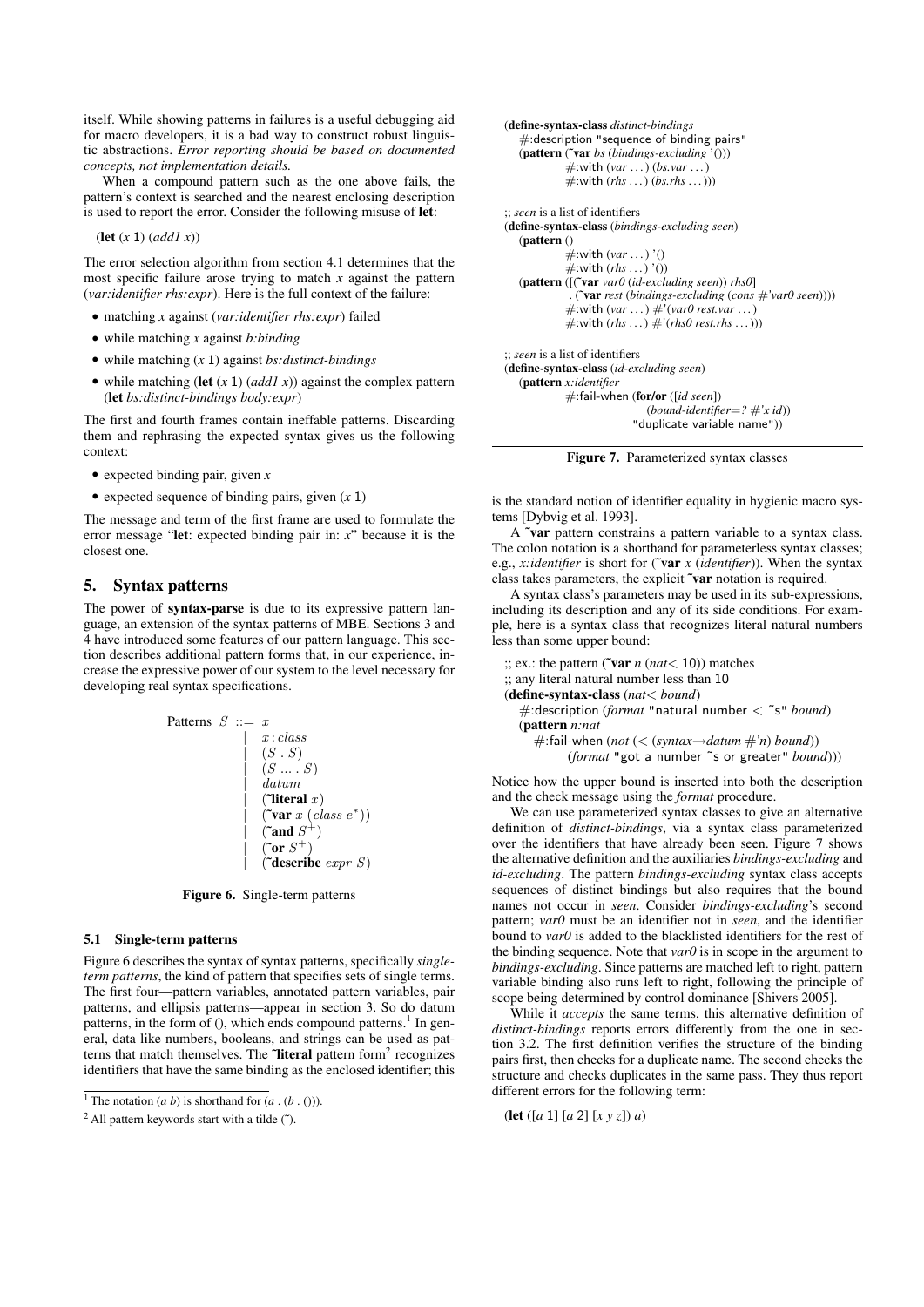In such cases, the macro writer must decide the most suitable order of validation.

The ~**and** pattern form provides a way of analyzing a term multiple ways. Matching order and binding go left to right within an ˜and pattern, so later sub-patterns can rely on earlier ones.

The ~or form matches if any of its sub-patterns match. Unlike in many pattern matching systems, where disjunction, if it is supported at all, requires that the disjuncts bind the same pattern variables, ˜or patterns are more flexible. An ˜or pattern binds the *union* of its disjuncts' attributes, and those attributes that do not occur in the matching disjunct are marked "absent."

It is illegal to use an absent attribute in a syntax template, so syntax-parse provides the *attribute* form, which accesses the value of the attribute, returning *false* for absent attributes. Using *attribute*, a programmer can check whether it is safe to use an attribute in a template. Here is an auxiliary function for parsing field declarations for a class macro, where a field declaration contains either a single name or distinct internal and external names:

(define (*parse-field-declaration stx*)

(syntax-parse *stx*

[(˜or *field:identifier* [*internal:identifier field:identifier*]) (*make-field* (if (*attribute internal*) #'*internal* #'*field*) #'*field*)]))

Some uses of ˜or patterns are better expressed as syntax classes, not least because a syntax class can use a  $\#$ :with clause to bind missing attributes:

(define-syntax-class *field-declaration* (pattern *field:id* #:with *internal* #'*field*) (pattern [*internal:id field:id*]))

The final pattern form, ˜describe, pushes a new description *d* onto the matching context of its sub-pattern. Hence, if a failure occurs and if there is no other description closer to the source of the error, the description  $d$  is used to explain the failure.

There is no difference between a description attached to a syntax class and one given via ˜describe. Recall the *binding* and *distinctbindings* syntax class definitions from section 3.2; the *binding* syntax class could be inlined into *distinct-bindings* as follows:

```
(define-syntax-class distinct-bindings
  #:description "sequence of distinct binding pairs"
  (pattern (("describe "binding pair"
                        [var:identifier rhs:expr]) ...)
            \#:fail-when \longrightarrow))
```
In fact, *distinct-bindings* could be inlined into the let macro itself using ˜describe and action patterns.





# 5.2 Action patterns

The action patterns of figure 8 do not describe syntax; instead, they affect the parsing process without consuming input. The ˜parse form allows the programmer to divert matching from the current input to a computed term; ˜fail provides a way of explicitly causing a match failure; and **Tate** affects the ordering of failures.

The ~parse form evaluates its sub-expression and matches it against the given pattern. One use for the ~parse form is to bind default values within an ˜or pattern, avoiding the need for explicit *attribute* checks later. Recall *parse-field-declaration*. Here *internal* is bound in both alternatives, simplifying the result template:

# (define (*parse-field-declaration stx*)

```
(syntax-parse stx
  [(˜or (˜and field:identifier (˜parse internal #'field))
        [internal:identifier field:identifier])
   (make-field #'internal #'field)]))
```
This example also shows the use of ~and to sequence an action pattern after a single-term pattern. Since ~and propagates attributes bound in each of its sub-patterns to subsequent sub-patterns, ˜and can be used to parse a term and then perform actions depending on the contents of the term.

The "fail patterns allow programmers to perform side-constraint checks. Additionally, if the condition evaluates to a syntax value, it is added to the failure as the specific term that caused the error.

By default, ˜fail performs early checks. For example, the *identifier* syntax class performs its test as an early check:

```
(define-syntax-class identifier
  (pattern (˜and x (˜fail (not (identifier? #'x)) no-msg))))
```
The **Tate** form turns enclosed checks into late checks. In fact, the #:fail-when keyword option used in *distinct-bindings* is just shorthand for a combination of **Tate** and **~fail**:

(define-syntax-class *distinct-bindings* #:description "sequence of distinct bindings" (pattern (˜and (*b:binding* . . . ) (˜late (˜fail (*check-duplicate* #'(*b.var* . . . )) "duplicate variable name")))))

## 5.3 Head patterns

The patterns of Sections 5.1 and 5.2 do not provide the power needed to parse macros like define-struct from figure 3. There are elements of define-struct's syntax that comprise multiple consecutive terms, but single-term patterns describe only single terms, and action patterns do not describe terms at all. An occurrence of the super option, for example, consists of two adjacent terms: the keyword  $\#$ : super followed by an expression, e.g.,

(**define-struct** *point*  $(x, y)$  #: super *geometry* #: mutable)

No single-term pattern describes the inspector option. In particular, the pattern  $(\#:\text{super }sup:expr)$  does not, because  $\#:\text{super }$  and its argument do not appear as a separate parenthesized term, such as (#:super *geometry*).



Figure 9. Head patterns

Our solution is to introduce the *head patterns* of figure 9, which describe sequences of terms. The primary head pattern constructor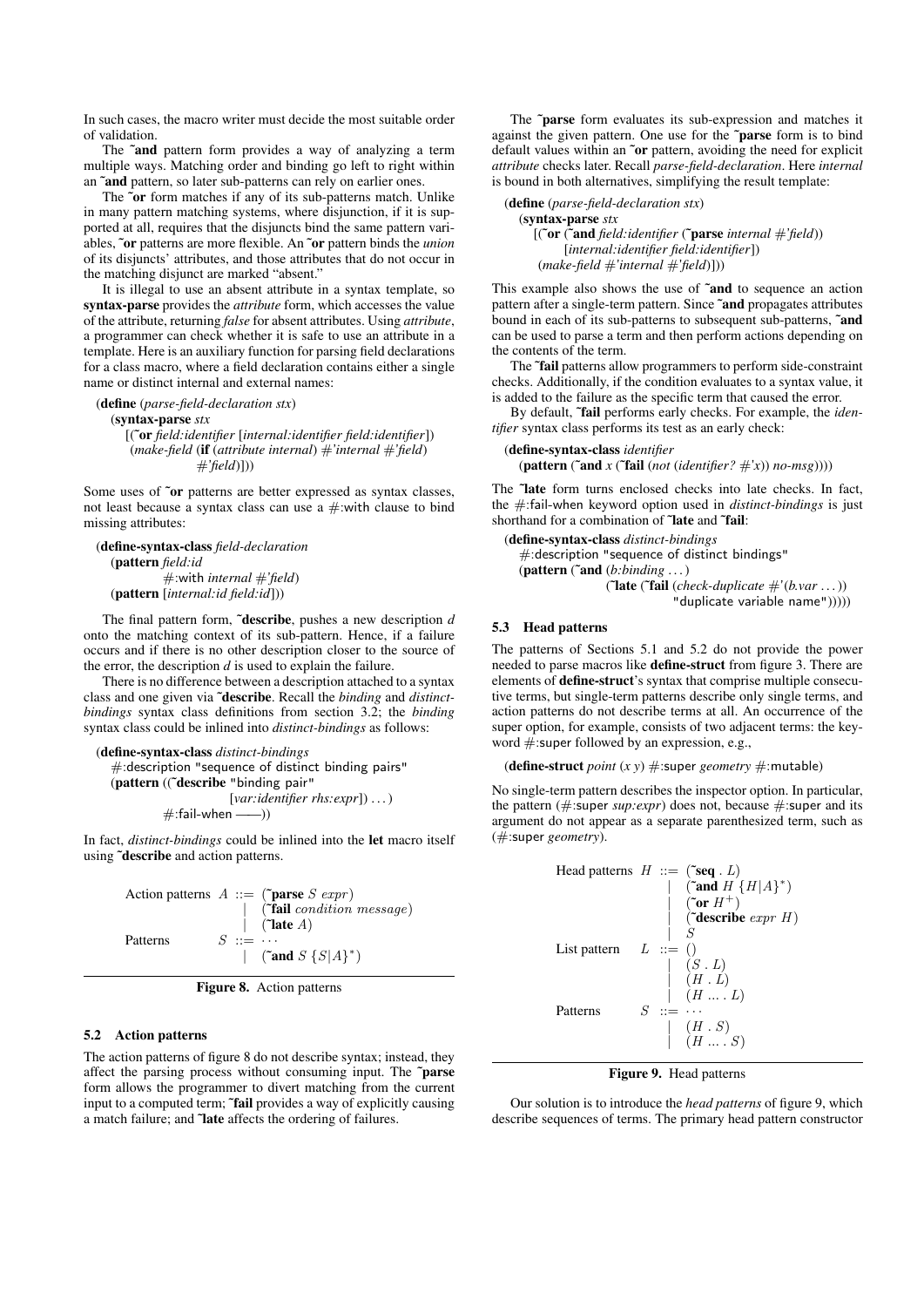is ~seq, which is followed by a proper list pattern  $(L)$ . For example, ( $\tilde{\mathbf{c}}$ **seq** *x:identifier* ... *y:expr*) matches a sequence of any number of identifiers followed by one expression. Contrast that pattern with (*x:identifier* . . . *y:expr*), which matches *a single compound term* containing a sequence of identifiers followed by an expression.

A head pattern may be combined with a normal single-term pattern to form a single-term pattern. The combined pattern matches a term by attempting to split it into a prefix sequence of terms that matches the head pattern and a suffix term that matches the tail. The term need not be a compound term if the prefix can be empty. For example, the pattern  $((\tilde{\text{seq}} x y z) w: identifier ...)$  matches the term (1 2 3 *a b*) because the term can be split into the prefix of three terms 1 2 3 matching ( $\tilde{\text{seq}} x y z$ ) and the suffix  $\tilde{a} b$ ) matching (*w:identifier* . . . ). Of course, ((˜seq *x y z*) *w:identifier* . . . ) is equivalent to  $(x \, y \, z \, w$ :*identifier* ...). The ~seq pattern is useful primarily when combined with other pattern forms, such as **~and** and **~or**, as in macros with optional keyword arguments:

(define-syntax (test-case *stx*)

```
(syntax-parse stx
```
[(test-case (˜or (˜seq #:around *proc*) (˜seq)) *e:expr*) —— (*attribute proc*) ——]))

Head patterns are not intrinsically tied to keywords, of course. We could describe the syntax of let, accommodating both normal-let and named-let syntax, with the following pattern:

#### (let (˜or (˜seq *loop:identifier*) (˜seq)) *bs:distinct-bindings body:expr*)

Splicing syntax classes encapsulate head patterns. Each of its variants is a head pattern  $(H)$ , most often a ~seq pattern, although other kinds of head pattern are possible. The optional #:around keyword argument could be extracted thus:

(define-splicing-syntax-class *optional-around* (pattern (˜seq #:around *proc*)) (pattern (˜seq)  $\#$ :with *proc*  $\#$ '( $\lambda$  (*p*) (*p*))))

A pattern variable annotated with a splicing syntax class can represent multiple terms. In this example, *ka* matches two terms:

(define-syntax (test-case *stx*)

```
(syntax-parse stx
```
[(test-case *ka:optional-around e*) —— #'*ka.proc* ——])) (test-case #:around *call-with-connection* ——)

Head patterns can also occur in front of ellipses. In those cases, a few additional variants are available that enable macro writers to support multiple optional arguments occurring in any order.

| Ellipsis patterns $EH ::= (\text{for } EH^+)$ |   |                                  |
|-----------------------------------------------|---|----------------------------------|
|                                               |   | ("once $H \#$ :name $expr$ )     |
|                                               |   | ("optional $H \#$ :name $expr$ ) |
|                                               |   |                                  |
| Patterns                                      | S |                                  |
|                                               |   | $\mid$ $(EH \dots S)$            |
| List patterns                                 |   |                                  |
|                                               |   | $(EH \dots L)$                   |

Figure 10. Ellipsis-head patterns

## 5.4 Ellipsis-head patterns

Ellipsis-head patterns—specified in figure 5.4 are the final ingredient necessary to specify syntax like the keyword options of definestruct. An ellipsis-head pattern may have multiple alternatives combined with ~or; each alternative is a head pattern. It specifies



Figure 11. syntax-parse pattern for define-struct

sequences consisting of some number of instances of the alternatives joined together. An alternative may be annotated with one of two *repetition constraint* forms, ~optional and ~once, that restrict the number of times that alternative may appear in the sequence.

The meaning of an ~or-pattern changes slightly when it occurs immediately before ellipses. Instead of "absent" values accruing for every alternative that is not chosen, only the chosen alternative accrues attribute values. Consequently, when the term (1 *a* 2 *b c*) is matched against the pattern (( $\tilde{\text{Cor}}$  *x:identifier y:number*) ...), *x* matches (*a b c*) and *y* matches (1 2).

These extensions to ellipses and head patterns provide enough power to specify define-struct's syntax. Figure 11 shows the complete pattern. After the fields come the keyword options, in any order. Keywords and their arguments are grouped together with ~seq patterns. Many of the options can occur at most once, so they are wrapped with **~optional** patterns. The exception is the  $\#$ : property option, which can occur any number of times. The #:inspector and #:transparent options are mutually exclusive, so they are grouped together under one ˜optional disjunct.

# 6. Semantics

The syntax-parse matching algorithm is based on two principles:

- Errors are selected from all failures based on progress.
- Errors are described using explicitly-provided descriptions.

This section presents the semantics of pattern matching in syntaxparse and explains how it implements the two principles. The error selection algorithm is represented by a backtracking monad with a notion of failure that incorporates matching progress. The error description principle is implemented by the semantic functions, which propagate error descriptions as an inherited attribute.

## 6.1 Tracking failure

We model backtracking with failure information with a "singleelimination" monad, a variant of well-known backtracking monads [Hughes 1995]. A single-elimination (SE) sequence consists of a finite list of successes  $(a_i)$  terminated by at most one failure  $(\phi)$ :

$$
\langle a_1,\cdots,a_n;\phi\rangle
$$

The monad is parameterized by the type of success elements; see below. The sequences of successes may be empty. For simplicity we always include the failure and use • to represent "no failure."

The important aspect of this monad is its handling of failures, which models our macro system's error selection algorithm. A failure (other than  $\bullet$ ) consists of a progress  $(\pi)$  together with a set of reasons  $(\ell)$ . Each reason consists of a term and a message. When sequences are combined, their failures are joined: (1) the failure with the greatest progress (see figure 5) is selected; (2) if they have the same progress, their message sets are combined. The identity element is •; it is considered to have less progress than any other failure. Failure is a bounded join-semilattice with least element  $\bullet$ .

Figure 12 defines the monad's operations, including unit, bind (written  $\star$ ), and disjoin (written  $\hat{\ }$ ). The unit operation creates a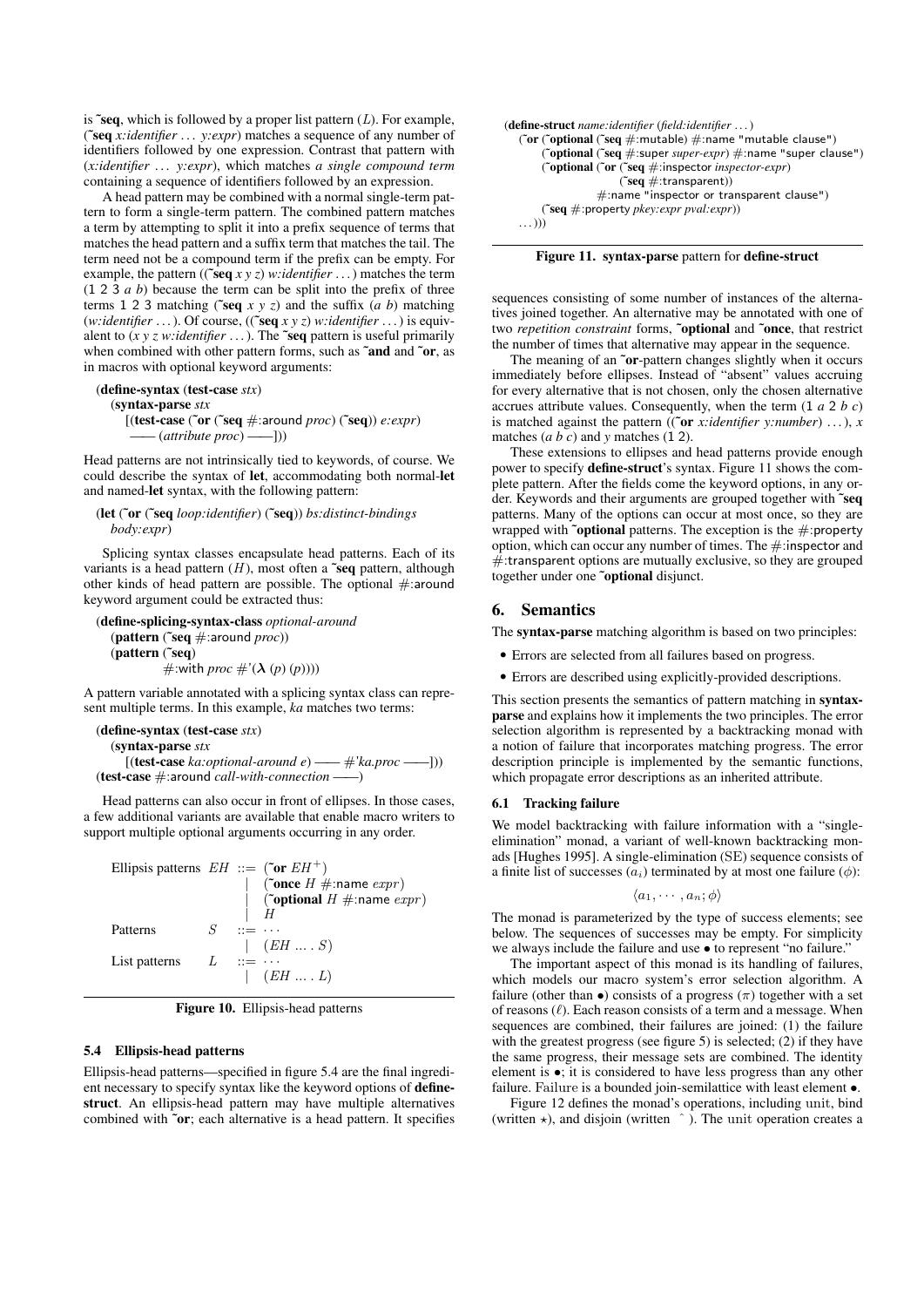SE(A) 
$$
se ::= \langle a_1, \dots, a_n; \phi \rangle
$$
 where  $a_i \in A$   
Failure  $\phi ::= \bullet | \text{FAIL}(\pi, \{ \ell_1, \dots, \ell_n \})$   
Progress  $\pi ::= \epsilon | \pi \cdot \text{FIRST} | \pi \cdot \text{REST} | \pi \cdot \text{LATE}$   
Reason  $\ell ::= (z, msg)$   
Message *msg*

$$
\text{unit}(a) = \langle a; \bullet \rangle
$$
\n
$$
\text{fail}(\pi, \ell) = \langle ; \text{FAIL}(\pi, \{\ell\}) \rangle
$$
\n
$$
\langle a_1, \cdots, a_n; \phi \rangle \star f = f(a_1) \hat{\hspace{0.3cm}} \cdots \hat{\hspace{0.3cm}} f(a_n) \hat{\hspace{0.3cm}} \langle ; \phi \rangle
$$
\n
$$
\langle a_1, \cdots, a_k; \phi_1 \rangle \hat{\hspace{0.3cm}} \langle a_{k+1}, \cdots, a_n; \phi_2 \rangle
$$
\n
$$
= \langle a_1, \cdots, a_k, a_{k+1}, \cdots, a_n; \phi_1 \vee \phi_2 \rangle
$$

Figure 12. Single-elimination sequences and operations

sequence of one success and no failure. Disjoin ( $\hat{ }$ ) concatenates successes and joins  $(\vee)$  the failures, and bind  $(\star)$  applies a function to all successes in a sequence and combines the resulting sequences with the original failure. This monad is similar to the standard list monad except for the way it handles failures.

One might expect to use the simpler model of a list of successes *or* a failure. After all, if a pattern succeeds, backtracking typically occurs only when triggered by a failure of greater progress, which would make any failure in the prior pattern irrelevant. This is not always the case, however. Furthermore, our choice has two advantages over the seemingly simpler model. First, ranking failures purely by progress is compelling and easy for programmers to understand. Second, this monad corresponds neatly to a twocontinuation implementation [Wand and Vaillancourt 2004].

## 6.2 Domains and signatures

We explain pattern matching on a core version of the pattern language. The colon shorthand for annotated pattern variables is desugared into the ˜var form. Similarly, all datum patterns are given as explicit ˜datum patterns. All ˜and and ˜or patterns are converted to have exactly two sub-patterns; ˜and patterns must be left-associated so that any action patterns in the original ~and pattern occur as second sub-patterns of the desugared ˜and patterns. The disjuncts of core ~or patterns all bind the same attributes; additional bindings via ~and and ~parse are added as necessary to make "absent" attributes explicit.

We generalize the repetition constraint forms ~optional and ˜once to a ˜between form. An unconstrained ellipsis head pattern is modeled as a **<sup>n</sup>between** pattern with  $N_{min} = 0$  and  $N_{max} = \infty$ . Each repetition disjunct has a distinct label  $(R)$  used to track repetitions and two message expressions, one to report too few repetitions and one for too many. We omit the ellipsis nesting depth of attributes; it is a static property and as such easy to compute separately.

Syntax classes take a single parameter and references to syntax classes are updated accordingly. The syntax class's variants are combined into a single ~or pattern, which is wrapped with a ˜describe pattern holding the syntax class's description.

Finally, we assume an eval function for evaluating expressions. The environment of evaluation is a substitution with mappings for attributes encountered previously in the pattern matching process. For simplicity, we do not model the environment corresponding to the program context. It would be easy but tedious to add.

Figure 13 defines the additional domains and operations used by the semantics as well as the signatures of the denotation functions. Terms consist of atoms and "dotted pairs" of terms. Parsing success is represented by a substitution  $\sigma$  mapping names to terms. Substitutions are combined by the  $\sqcup$  operator, which produces a substitution with the union of the two arguments' attribute bindings. We

Term 
$$
z ::= x \mid datum \mid \text{()} \mid (z_1 \ldots z_2)
$$
  
\nSubstitution  $\sigma, \rho ::= \{x_1 \mapsto z_n, \dots, x_n \mapsto z_n\}$   
\n $\sigma \sqcup \langle \sigma_1, \dots, \sigma_n; \phi \rangle = \langle \sigma \sqcup \sigma_1, \dots, \sigma \sqcup \sigma_n; \phi \rangle$   
\n $S[\![S]\!]_{\Delta}^{\rho} z \pi \ell : SE(Substitution)\n $\mathcal{A}[\![A]\!]_{\Delta}^{\rho} \pi \ell : SE(Substitution, Term, Progress)$$ 

Figure 13. Domains, operations, signatures for pattern semantics

overload the combination operator notation; when the right-hand side is a SE-sequence, it indicates that the left-hand substitution is combined with every substitution in the sequence.

The pattern denotation functions are parameterized over a set of syntax definitions  $\Delta$  and a substitution  $\rho$  from patterns already matched. In addition to the appropriate patterns, the denotation functions take up to three additional arguments: a term  $(z)$  to parse, a progress string  $(\pi)$ , and a failure reason  $(\ell)$ . The term and progress arguments change as the matching algorithm descends into the term. The term argument is not needed, however, for action patterns. The reason argument represents the closest enclosing description; it changes when matching passes into a ~describe form.

Each of the pattern denotation function returns a SE-sequence representing successes and failure. The  $S$  and  $A$  functions return sequences whose success elements are substitutions. The  $H$  function additionally includes terms and progress strings, which indicate where to resume matching.

| $\mathcal{S}$ ("var x) $\mathcal{Z}$ $\pi \ell$                                                                                                                                                                                                                                                                                                        |
|--------------------------------------------------------------------------------------------------------------------------------------------------------------------------------------------------------------------------------------------------------------------------------------------------------------------------------------------------------|
| $= \text{unit}(\{x \mapsto z\})$                                                                                                                                                                                                                                                                                                                       |
| $S\ (\text{var } x\,(c_{\text{S}}\,e))\ _{\Delta}^{\rho} z\pi\ell$                                                                                                                                                                                                                                                                                     |
| $=\mathcal{S}\llbracket S\rrbracket_{\Lambda}^{\{y\mapsto \text{eval}(e,\rho)\}} z\pi\ell \star \lambda\sigma. \text{pfx}(x,\sigma) \sqcup \text{unit}(\{x \mapsto z\})$                                                                                                                                                                               |
| where $\{c_S(y) = S\} \in \Delta$                                                                                                                                                                                                                                                                                                                      |
| $\mathcal{S}$ (*datum d) $\mathcal{S}_\Delta$ $z \pi \ell$                                                                                                                                                                                                                                                                                             |
| when $z = d$                                                                                                                                                                                                                                                                                                                                           |
| = $\begin{cases} \text{unit}(\emptyset) & \text{when } z = \\ \text{fail}(\pi, (z, \text{``expected } d\text{''})) & \text{otherwise} \end{cases}$                                                                                                                                                                                                     |
| $\mathcal{S}[(S_1 \cdot S_2)]_{\wedge}^{\rho} z \pi \ell$                                                                                                                                                                                                                                                                                              |
| $\hspace{0.5cm}=\begin{cases} \mathcal{S}[\![S_1]\!]^\rho_\Delta z_1(\pi\cdot\mathrm{FIRST})\ell \\\times \lambda\sigma.\ \sigma\sqcup \mathcal{S}[\![S_2]\!]^\rho_\Delta\hspace{-0.05cm}\vartriangle z_2(\pi\cdot\mathrm{REST})\ell \\\hspace{0.05cm}\text{when}\ z=(z_1\ .\ z_2) \\\text{fail}(\pi,\ell)\hspace{0.05cm}\text{otherwise} \end{cases}$ |
|                                                                                                                                                                                                                                                                                                                                                        |
|                                                                                                                                                                                                                                                                                                                                                        |
|                                                                                                                                                                                                                                                                                                                                                        |
| $\mathcal{S}$ (*and $S_1 S_2$ ) $\mathcal{S}_2 \uparrow \mathcal{Z}$                                                                                                                                                                                                                                                                                   |
| $\mathcal{S}$    and $\mathcal{S}_1 \mathcal{S}_2$    $\Delta \mathcal{S}_3$    $\Delta \mathcal{S}_4$    $\Delta \mathcal{S}_5$    $\Delta \mathcal{S}_5$    $\Delta \mathcal{S}_6$    $\Delta \mathcal{S}_7$    $\Delta \mathcal{S}_8$    $\Delta \mathcal{S}_7$    $\Delta \mathcal{S}_8$    $\Delta \mathcal{S}_7$                                 |
| $S\ $ ("and $S_1 A_2\ $ " $\pi \ell$                                                                                                                                                                                                                                                                                                                   |
| $\mathcal{S}[\![\mathfrak{c} \text{ and } S_1 \ A_2]\!]_{\Delta}^r z \pi \ell$<br>= $\mathcal{S}[\![S_1]\!]_{\Delta}^{\rho} z \pi \ell \star \lambda \sigma. \ \sigma \sqcup \mathcal{A}[\![A_2]\!]_{\Delta}^{\rho \sqcup \sigma} \pi \ell$                                                                                                            |
| $S\ $ ("or $S_1 S_2\ $ $\wedge$ $z\pi\ell$                                                                                                                                                                                                                                                                                                             |
| $= S[S_1]_A^{\rho} z \pi \ell \hat{\;} S[S_2]_A^{\rho} z \pi \ell$                                                                                                                                                                                                                                                                                     |
| $S\ $ ("describe e S) $\ _{\Delta}^{\rho} z \pi \ell$                                                                                                                                                                                                                                                                                                  |
| $= \mathcal{S}[\![S]\!]_{\wedge}^{\rho} z \pi(z, eval(\rho, e))$                                                                                                                                                                                                                                                                                       |
| $\mathcal{S} \llbracket (H_1 \cdot S_2) \rrbracket^{\rho}$ $z \pi \ell$                                                                                                                                                                                                                                                                                |
| $= \ \mathcal{H} \llbracket H_1 \rrbracket_{\Delta}^{\rho} z \pi \ell \star \lambda(\sigma, z', \pi') \ldotp \sigma \sqcup \mathcal{S} \llbracket S_2 \rrbracket_{\wedge}^{\rho \sqcup \sigma} z' \pi' \ell$                                                                                                                                           |
|                                                                                                                                                                                                                                                                                                                                                        |

Figure 14. Semantics of S-patterns

## 6.3 Meaning

A syntax-parse expression has the following form:

(syntax-parse *stx*  $[S_1$  *rhs*<sub>1</sub>] . . .  $[S_n$  *rhs*<sub>n</sub>])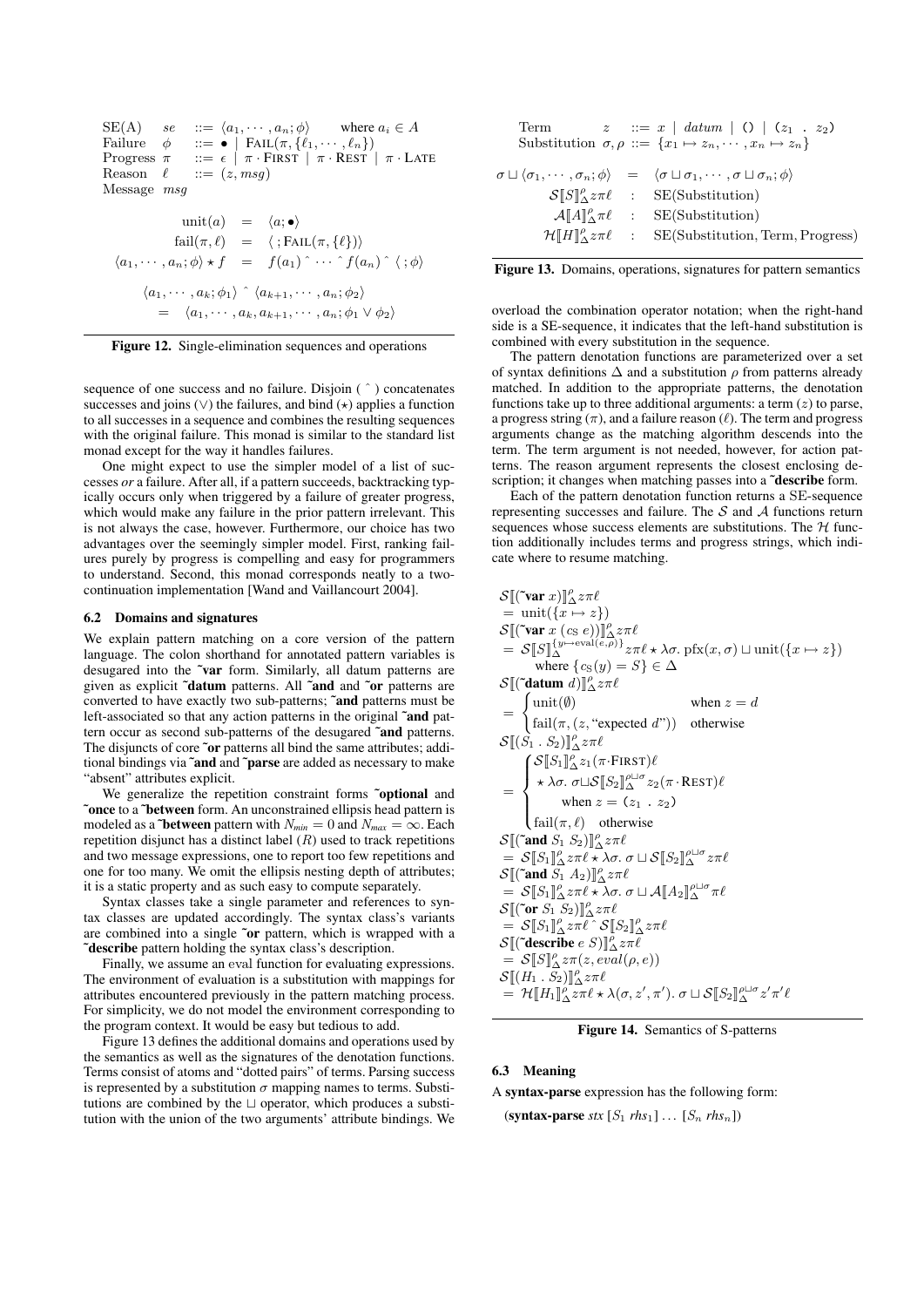The meaning of the syntax-parse expression is defined via the following denotation:

$$
S[\!] S[\!]_{\Delta}^{\emptyset} z \epsilon \ell
$$
  
where *result* is fresh with respect to *S*,  $\Delta$   
*S* = (**or** (**and** *S*<sub>1</sub> (**parse** *result rhs*<sub>1</sub>)) ···  
(**and** *S*<sub>n</sub> (**parse** *result rhs*<sub>n</sub>)))  
 $z = \text{eval}(stx, \emptyset)$   
 $\ell = (z, \text{``bad syntax''})$ 

If the sequence contains at least one substitution, the result of the syntax-parse expression is the *result* attribute of the first substitution in the sequence. Otherwise, the syntax-parse expression fails with an error message derived from the SE-sequence's failure.

Figure 14 shows the denotations of single-term patterns. A variable pattern always matches, and it produces a substitution mapping the pattern variable to the input term. A class pattern matches according to the pattern recorded in the syntax class environment  $\Delta$ . The resulting substitutions' attributes are prefixed (pfx) with the pattern variable, and the pattern variable binding itself is added.

When a ~datum pattern fails, it synthesizes an error message based on the expected datum. The other pattern variants use the inherited error reason  $(\ell)$ , which represents the closest enclosing description around the pattern. That is, it represents the nearest "explainable" frame in the matching context.

The pair, head, and ~and patterns propagate the success substitutions from their first sub-patterns to their second sub-patterns. This allows expressions within patterns to refer to attributes bound by previous patterns. Head patterns also produce a term and progress string in addition to each success substitution; the term and progress indicate where to resume matching.

$$
\mathcal{A}[\llbracket (\text{^\$parse } S \ e \rrbracket]^\rho_{\Delta} \pi \ell
$$
\n
$$
= \mathcal{S}[\llbracket S \rrbracket^\rho_{\Delta}(\text{eval}(e, \rho))(\pi \cdot \text{LATE})\ell
$$
\n
$$
\mathcal{A}[\llbracket (\text{^"fail } e_{cond} \ e_{msg}) \rrbracket^\rho_{\Delta} \pi \ell
$$
\n
$$
= \begin{cases}\n\text{fail}(\pi, (v, \text{eval}(e_{msg}, \rho))) \\
\quad \text{if } v \text{ is a true value, where } v = \text{eval}(e_{cond}, \rho) \\
\text{unit}(\emptyset) \\
\quad \text{otherwise}\n\end{cases}
$$
\n
$$
\mathcal{A}[\llbracket (\text{^"late } A) \rrbracket^\rho_{\Delta} \pi \ell
$$
\n
$$
= \mathcal{A}[\llbracket A \rrbracket^\rho_{\Delta}(\pi \cdot \text{LATE})\ell]
$$

Figure 15. Semantics of A-patterns

Action patterns, unlike other kinds of patterns, do not depend on the term being matched. Like single-term patterns, however, they produce records. Figure 15 displays the denotations of action patterns. The ~parse pattern evaluates its sub-expression to a term and matches that term against the sub-pattern. The ˜fail pattern evaluates its condition expression in the context of the previous attributes. Depending on the result, it either succeeds with an empty record or fails with the associated label. The **Tate** form extends the progress string, marking the enclosed pattern as a late check.

A ˜seq pattern matches a sequence of terms if the embedded list pattern would match the compound term consisting of those terms. Rather than duplicating and modifying the denotation function for single-term patterns to work with list patterns, we reuse  $S$  and add a new variant of single-term pattern, (~end-of-head), that sneaks the additional information into the substitution. For head ~and patterns, we perform the opposite transformation; after the first conjunct matches a sequence of terms, we convert that sequence into a term (take). We convert the second conjunct from a head pattern to a single-term pattern and use it to match the new term.

We omit the semantics of ellipsis patterns. It is similar to the semantics of head patterns, but an ellipsis-head pattern additionally

$$
\begin{aligned} &\mathcal{H}[\llbracket (\texttt{Seq}\,.\,L)]\rrbracket_{\Delta}^p z\pi\ell \\ &=\mathcal{S}[\llbracket S\rrbracket_{\Delta}^p z\pi\ell \star \lambda\sigma.\, (\sigma-\{\texttt{pr},\texttt{term}\},\sigma(\texttt{pr}),\sigma(\texttt{term}))\\ &\text{where } S=\text{rewrite-L}(L)\\ &\mathcal{S}[\llbracket (\texttt{cend-of-head})\rrbracket_{\Delta}^p z\pi\ell \\ &=\text{unit}\{\{\texttt{pr}=\pi,\texttt{term}=z\}\}\\ &\mathcal{H}[\llbracket (\texttt{and } H_1\ H_2)\rrbracket_{\Delta}^p z\pi\ell \\ &=\mathcal{H}[\llbracket H_1\rrbracket_{\Delta}^p z\pi\ell \star \lambda(\sigma,z',\pi'),\sigma\sqcup\mathcal{S}[\llbracket S_2\rrbracket_{\Delta}^p(\texttt{take}(z,\pi,\pi'))\pi\ell \\ &\text{where } S_2=[H_2\,.\,()\)\\ &\mathcal{H}[\llbracket (\texttt{for } H_1\ H_2)\rrbracket_{\Delta}^p z\pi\ell \\ &=\mathcal{H}[\llbracket H_1\rrbracket_{\Delta}^p z\pi\ell \star \mathcal{H}[\llbracket H_2\rrbracket_{\Delta}^p z\pi\ell \\ &\text{where } \{\texttt{c_H}(y)=H\}\in \Delta \\ &\text{if}(\sigma,z',\pi')=\text{unit}\{\texttt{g}(\sigma,\pi'),z',\pi')\\ &\text{g}(\sigma,\pi')=\{x\mapsto \texttt{take}(z,\pi,\pi')\}\sqcup\text{pfx}(x,\sigma) \end{aligned}
$$

pr, term do not appear in the pattern

|                                                                     | rewrite- $L(()) =$ ("end-of-head) |
|---------------------------------------------------------------------|-----------------------------------|
| rewrite- $L((S_1 \tcdot L_2)) = (S_1 \tcdot \text{rewrite-}L(L_2))$ |                                   |
| rewrite- $L((H_1, L_2)) = (H_1$ . rewrite- $L(L_2))$                |                                   |
| rewrite- $L((EH_1 \ldots L_2)) = (EH_1 \ldots$ rewrite- $L(L_2))$   |                                   |

Figure 16. Semantics of H-patterns

yields a repetition environment mapping a ˜between form to the number of times it has occurred in the sequence so far. A "between" form's lower bound is checked when matching proceeds to the tail; its upper bound is checked on every iteration of the head pattern.

#### 6.4 Implementation

The implementation of syntax-parse uses a two-continuation representation of the backtracking monad. The success continuation is represented as an expression where possible, so that substitutions are represented in Racket's environment rather than as a data structure. Thus, the code is similar to the backtracking-automaton method of compiling pattern matching. We have not yet attempted to add known pattern-matching optimizations to our implementation but plan on doing so. Optimizations must be adapted to accommodate progress tracking. For example, exit optimization [Fessant and Maranget 2001] may not skip a clause that cannot succeed if the clause may fail with greater progress than the exiting clause.

# 7. Case studies

Racket has included syntax-parse for one year. Reformulating existing macros with syntax-parse can cut parsing code by several factors without loss in quality in error reporting. Users confirm that syntax-parse makes it easy to write macros for complex syntax. The primary benefit, however, is increased clarity and robustness.

This section presents two case studies illustrating applications of syntax-parse. The case studies are chosen from a large series to span the spectrum of robustness; the first case study initially performed almost no error checking, whereas the second case study checked errors aggressively. Each case study starts with a purpose statement, followed by an analysis of the difference in behavior and a comparison of the two pieces of code.

#### 7.1 Case: loop

The loop macro [Shivers 2005] allows programmers to express a wide range of iteration constructs via *loop clauses*. The loop macro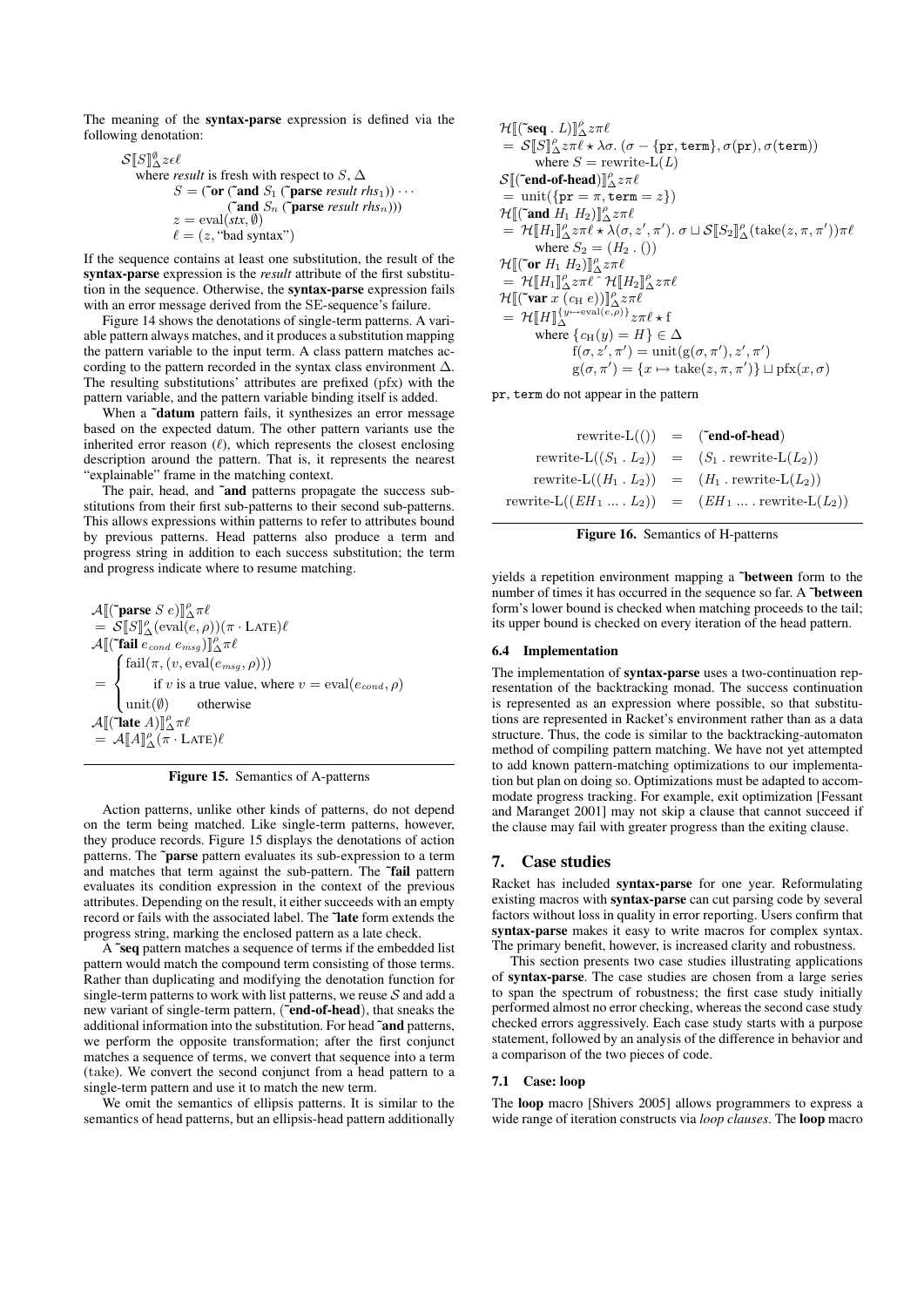is an ideal case study because the existing implementation performs almost no error-checking, and its author makes the following claim:

It is frequently the case with robust, industrial-strength software systems for error-handling code to dominate the line counts; the loop package is no different. Adding the code to provide careful syntax checking and clear error messages is tedious but straightforward implementation work.

## Olin Shivers, 2005

In other words, adding error-checking to the loop macro is expected to *double* the size of the code. Using syntax-parse we can do better.

The original loop macro performs little error checking; in thirtytwo exported macros there are only three syntax validation checks plus a handful of internal sanity checks. The exported macros consist of the loop macro itself plus thirty-one CPS macros [Hilsdale and Friedman 2000] for loop clauses such as for and do.

CPS macros pose challenges for generating good error messages because the macro's syntax differs from the syntax apparent to the user due to the CPS protocol. When the programmer writes (for *x* in *xs*), the loop macro rewrites it as (for  $(x \text{ in } xs)$ ) *k* kargs) to accommodate the macro's continuation. Errors in the programmer's use of for should be reported in terms of the original syntax, not the rewritten syntax. We accomplish this by parsing the syntax in two passes. We parse the CPS-level syntax and reconstruct the original term, and then we parse that term. Twenty of the CPS macros are expressed using define-simple-syntax, a simplified version of define-syntax. We changed define-simple-syntax to automatically rewrite these macros' patterns to perform two-stage parsing; we also changed them to use syntax-parse internally so that the simple macros could use annotations and the other features of our system. The other eleven CPS macros were transformed by hand.

Another hazard of CPS macros is inadvertent transfer of control to a macro that does not use the CPS protocol, resulting in incoherent errors or unexpected behavior. In Racket, this problem can be prevented by registering CPS macros and checking their applications. We use a syntax class to recognize registered CPS macros.

Once the concrete syntax is separated from the CPS-introduced syntax, validating it is fairly simple. Many of the loop forms take only expressions, so validation is trivial. Some of the loop forms require *identifier* annotations or simple side conditions. The initial and bind loop forms have more structured syntax, so we define syntax classes for their sub-terms, including a shared syntax class *var/vars*; it represents a single variable or a group of variables.

A loop-clause keyword such as for is implemented by a macro named loop-keyword/for; the name is chosen to reduce contention for short names. The loop macro rewrites the loop-clause keywords, except that programmers can write the long form in parentheses, e.g., ((loop-keyword/for)  $x$  in  $xs$ ), to avoid the rewriting. The code to recognize and rewrite both cases and is duplicated, since for enforces the same protocol for its auxiliaries: in becomes for-clause/in. In the syntax-parse version, we define a *loopkw* syntax class that does the rewriting automatically. The syntax class is parameterized so it can handle both loop and for keywords.

The original version of the loop macro consists of 1840 lines of code, not counting comments and empty lines. The implementation of the loop keyword macros takes 387 lines; the rest includes the implementation of its various intermediate languages and scope inference for loop-bound variables. The syntax-parse version is 1887 lines, an increase of forty-seven lines. The increase is due to the new version of define-simple-syntax. Overall, the increase is 12% of the size of the main body of the macros and merely 2.6% of entire code, which falls far short of the 100% increase predicted by the package's highly experienced author. Aside from the new

helper macro, the parsing code shrank, *despite much improved error handling*, due to simplifications enabled by syntax-parse.

#### 7.2 Case: parser

The parser macro [Owens et al. 2004] implements a parser generator for LALR(1) grammars. The macro a grammar description and a few configuration options, and it generates a table-driven parser or a list of parsers, if multiple start symbols are given. The parser case study represents macros with aggressive, hand-coded error reporting. The macro checks both shallow properties as well as contextdependent constraints.

The **parser** macro takes a sequence of clauses specifying different aspects of the parser. Some clauses are mandatory, such as the grammar clause, which contains the list of productions, and the tokens clause, which imports terminal descriptions. Others are optional, such as the debug clause, which specifies a file name where the table descriptions should be printed. In all, there are ten clauses, five mandatory and five optional, and they can occur in any order.

The original version used a loop and mutable state to recognize clauses; different clauses were parsed at various points later in the macro's processing. The new version uses our improved ellipses patterns in two well-defined passes to resolve dependencies between clauses. For example, the productions in the grammar clause depend on the terminals imported by the tokens clause. The second pass involves syntax classes parameterized over the results gathered from the first pass.

The original version of parser explicitly detects thirty-nine different syntax errors beyond those caught by MBE-style patterns. Repetition constraints (~once and ~optional) on the different clause variants cover thirteen of the original errors plus a few that the original macro failed to check. Pattern variable annotations cover eleven of the original errors, including simple checks such as "Debugging filename must be a string" as well as context-dependent errors such as "Start symbol not defined as a non-terminal." The latter kind of error is handled by a syntax class that is parameterized over the declared non-terminals. Side-condition checks cover eight errors—such as "duplicate non-terminal definition"— with the use of  $\#$ :fail-when.

The remaining seven checks performed by the original macro belong to catch-all clauses that explain what valid syntax looks like for the given clause or sub-form. Five of the catch-all checks cover specific kinds of sub-forms, such as "Grammar must be of the form (grammar (*non-terminal productions* . . . ) . . . )." In a few cases the message is outdated; programmers who revised the parser macro failed to update the error message. In the syntax-parse version each of these sub-forms is represented as a syntax class, which automatically acts as a local catch-all according to our error message generation algorithm (section 4.2); syntax-parse reports the syntax class's description rather than reciting the macro's documentation. (A macro writer could put the same information in the syntax class description, if they wanted to.) The final two checks are catch-alls for parser clauses and the parser form itself. These are implemented using ˜fail and patterns crafted to catch clauses that do not match other clause keywords.

In most cases the error messages are rephrased according to syntax-parse conventions. For example, where the original macro reported "Multiple grammar declarations," the new macro uses "too many occurrences of grammar clause"; and where the original macro reported "End token must be a symbol," the new macro produces the terser message "expected declared terminal name."

The original version devoted 570 lines to parsing and processing, counting the macro and its auxiliary functions. The line count leaves out separate modules such as the one that implements the  $LALR(1)$  algorithm. In the original code, parsing and processing are tightly intertwined, and it is impossible to directly count the